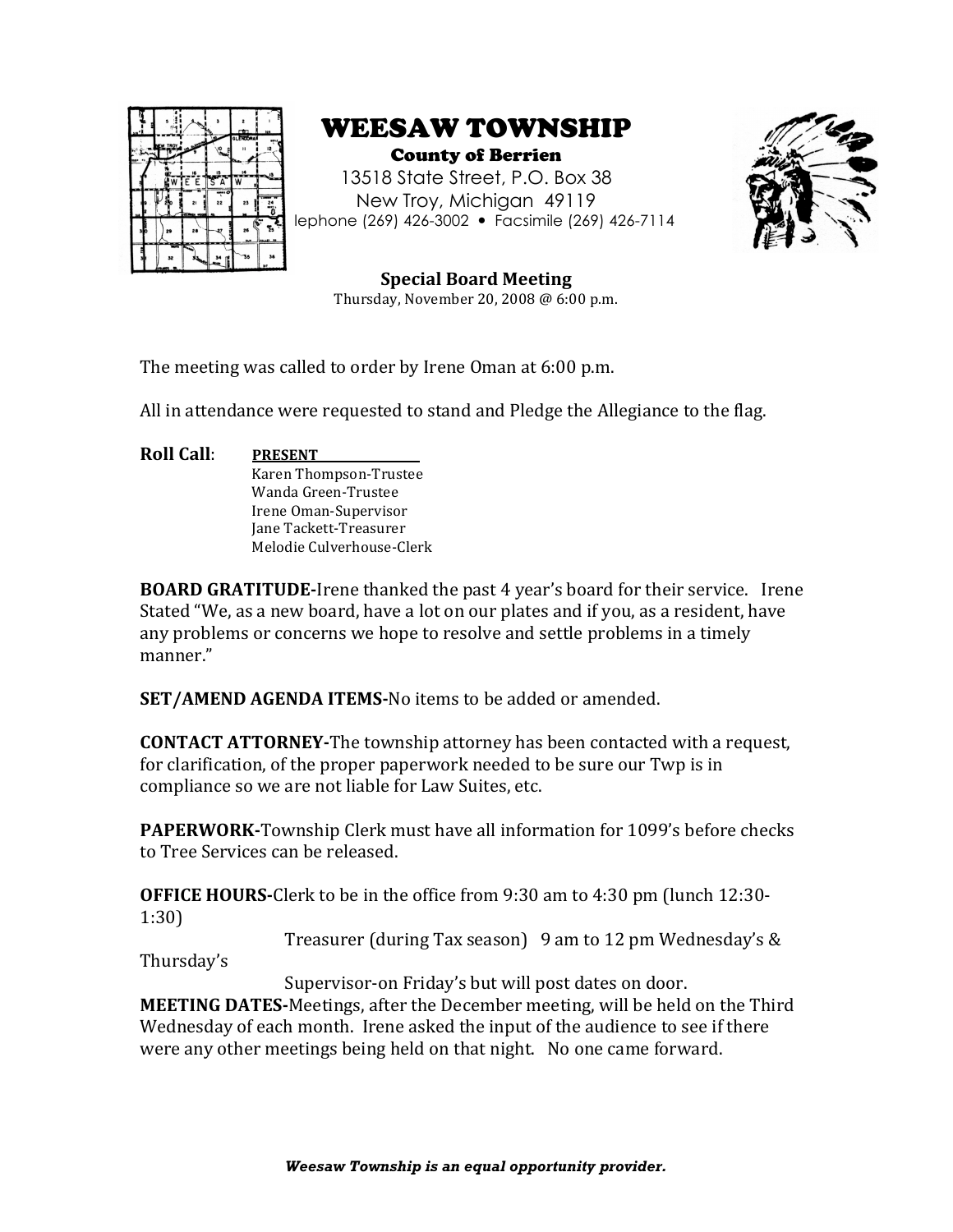**APPROVAL FOR ATTENDING MTA CONVENTION-the cost, etc for this event was** not available. A vote to table, the discussion, was made by Wanda with a second from Karen- All Ayes-motion passed. (Only Irene and Melodie would be attending)

**PUBLIC COMMENTS-Other/Hearing of Person Present:** Kay English stated it was considerate of the board to take other meeting, dates/times, in consideration when setting the date and times for the Weesaw Board meetings. Phil Miller said the new board should cross all our T's and dot all the I's, considering what the past board had done.

**ADJOURNMENT-a** motion by Jane to adjourn the meeting at 6:00 was seconded by Wanda-All Ayes

Respectfully Submitted- Melodie Culverhouse, Clerk NEXT REG. MEETING **12/9/08**

# *Weesaw Township Regular Board Meeting December 9, 2008*

Meeting called to order at 7:30 pm by Supervisor Oman.

**The Pledge to the Flag** was recited by all.

**Roll Call:** *Board Present:* Karen Thompson, Trustee Wanda Green, Trustee Irene Oman, Supervisor

Jane Tackett, Treasurer Melodie Culverhouse, Clerk

**Approval of minutes:** The minutes from the following Special and Regular Meetings were approved:

September 2008, October 2008, November 13, 2008, November 18, 2008 and November 20, 2008. Note: The approval of past meeting minutes not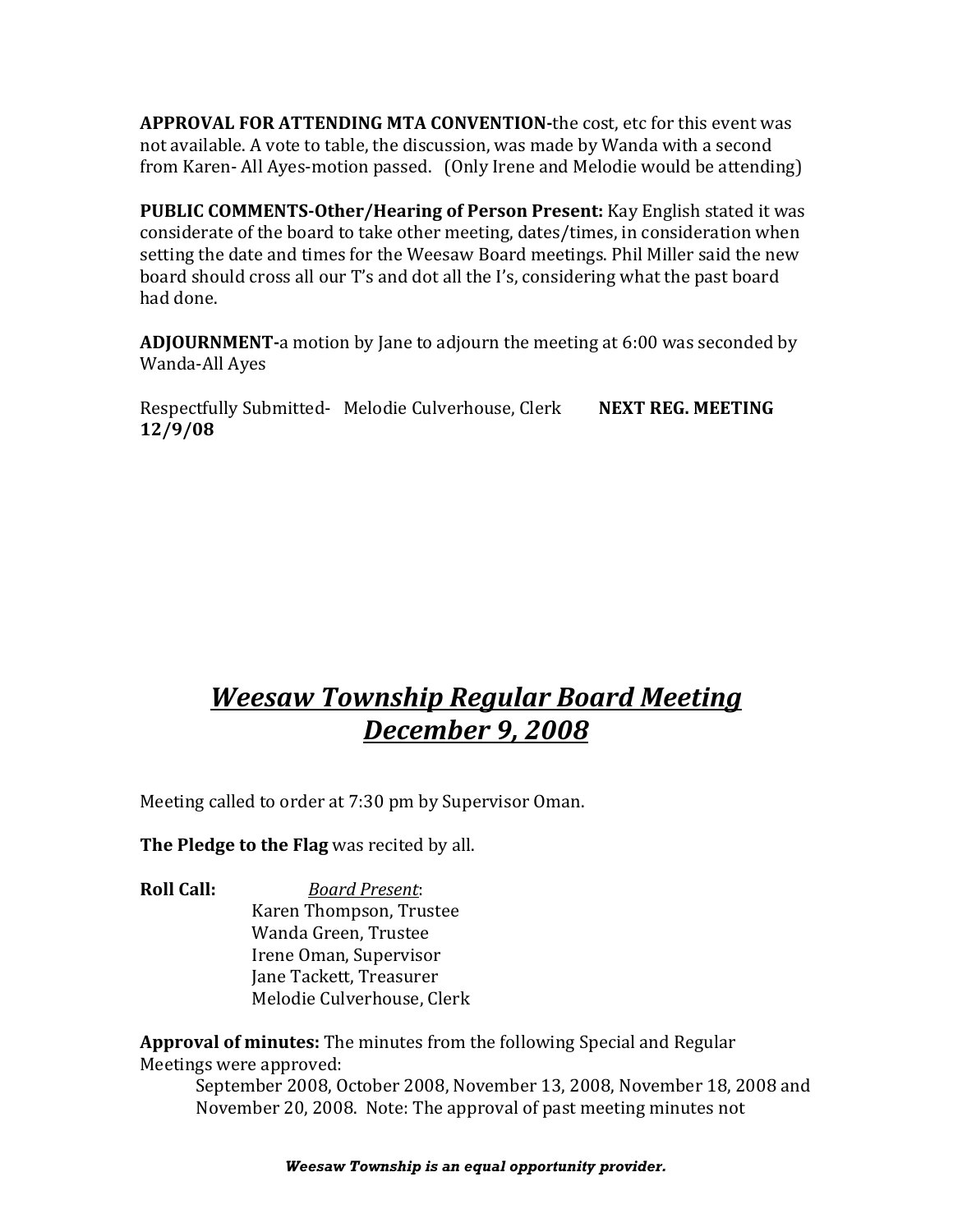approved, under the past board, was just a formality, per the MTA Lawyer. Wanda Green made the motion to approval the above meetings, with the second by Melodie Culverhouse. Motion passed with all Ayes.

**Correspondence:** None to report.

#### **Clerk: Approval of Accounts Payable:**

A motion by Wanda Green to accept the Accounts Payable Report as presented, with Karen Thompson placing the second, motion carried with all Ayes.

### **Sheriff's Dept. Report:**

Sgt Campbell reported that there were 19 complaints worked in the Twp for October 2008, 10 Tickets issued and 1 arrest.

Sgt Campbell reported that there have been houses broken into, in the Twp. and the Sheriff's Dept should be called if you see anything.

# **-2-**

Questions from the audience regarding Snowmobiles, such as: What is the speed limit in town for snowmobiles (same as for cars), can they ride on your property, (right of way is 33 ft from center of road), what are some reasons a snowmobile driver can receive a ticket? (No helmets, intoxicated, speed, to name a few)

See report attached.

**Set or Amend Agenda:** Wanda Green made a motion to accept the agenda as provided, with Karen Thompson's second. Motion passed with all Ayes.

#### **OLD BUSINESS:**

#### **MTA Conference/ Training attendance costs.**

Irene Oman and Melodie Culverhouse would be attending. Cost for Train transportation: \$54.40 for Melodie, Sr. Rate and \$64.00 for Irene, Reg. rate.

Hotel Cost would be \$127.00/night, each for the Courtyard by Marriott, Three nights. Conference is for four days.

Motion by Wanda Green to approve Irene Oman and Melodie Culverhouse to attend the MTA conference was presented, with Jane Tackett placing the second. Motion passed with all Ayes.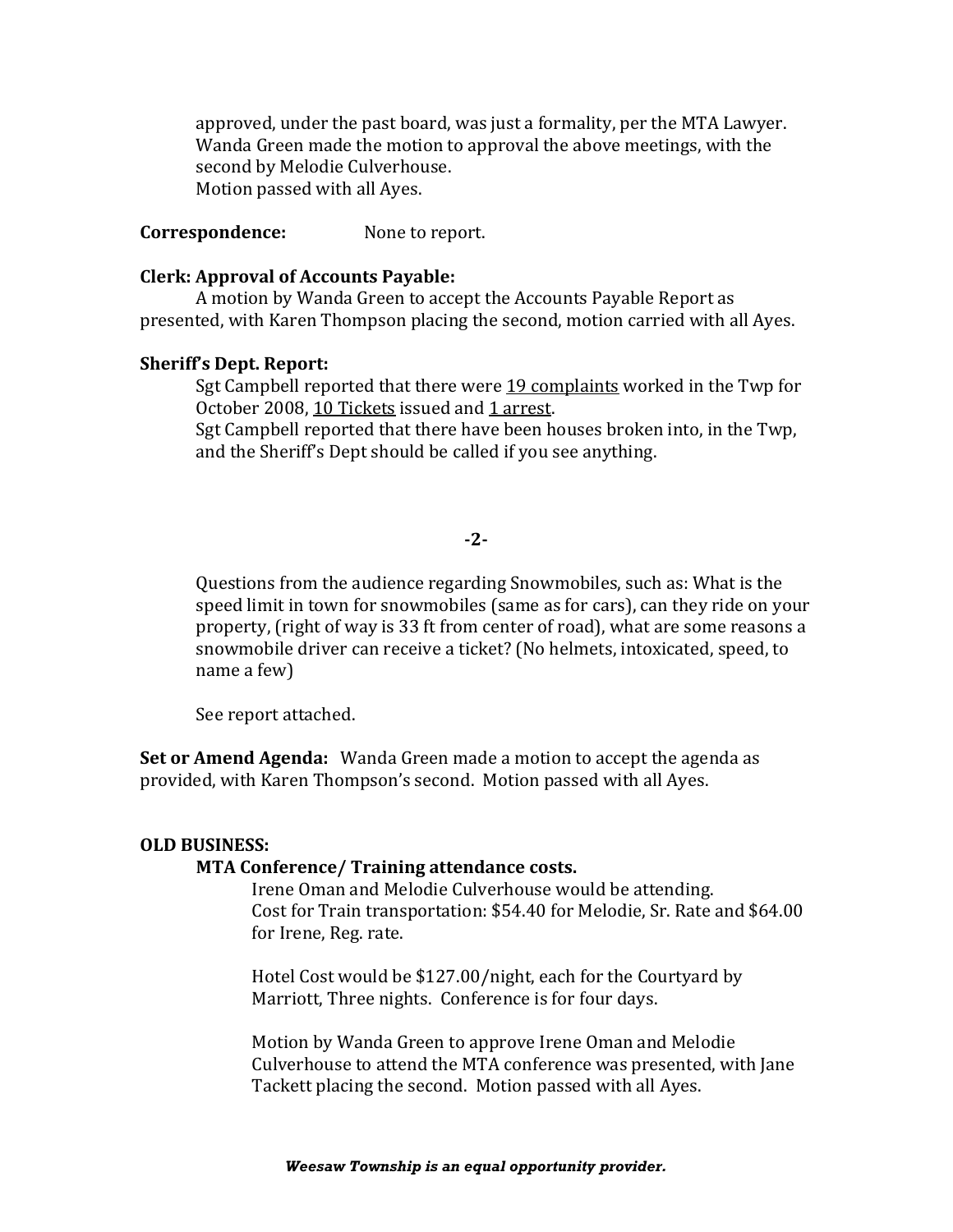## **Township Attorney Recommendations:**

*Katherine Clements*: The MTA Attorney stated that we should not pay the bill, presented by Mrs. Clements, as there was **no** Board Approval prior to the work being done. Check has been voided. *Cliff Rogers*: Irene Oman stated that the Original Police Report can not be found so we must first get a copy of the report and once we have the report we can set-up a meeting with the Prosecuting Attorney. We will keep everyone informed as we progress with this situation.

### **NEW BUSINESS:**

## **Purchase Order Policy:** A copy of the proposed Purchase Order

Policy,

Resolution, was given to each Board Member, Wanda Green noted that, as we do not have a Water Department, the approval of the Twp. Clerk or the Twp. Treasurer, should be amended and the word From should be changed to Form further down in the Resolution. Wanda Green made a motion to accept this Resolution, as amended, with Karen Thompson placing the second. Motion passed with all Ayes. The Resolution would be  $#16-08$ .

**-3-**

**New Vacuum Cleaner Purchase:** The Vacuum that the Twp.had, has gone bad, and Wanda had brought her own Vacuum here to do the floors. Wanda would like to have her Vacuum returned. Melodie Culverhouse made the motion to purchase a new Vacuum for the Twp., with the cost not to exceed \$300.00, Karen Thompson made the second. Motion passed with all Ayes.

**Office Equipment Purchases:** Irene stated that the desks that are being used for the Receptionist, the Zoning Administrator and the Supervisor all belong to Dave Heiniger along with one file cabinet. These need to be replaced. This is being worked on.

We also need, at least, one more telephone line for the Twp. offices. The additional cost/month would be \$36.73 for one line. Installation of \$12.00/line and \$120.00 labor would also be incurred. There would be additional cost to have the line brought into the building. A motion by Wanda Green to add a telephone line, seconded by Jane Tackett was made, with the motion passing with all Ayes.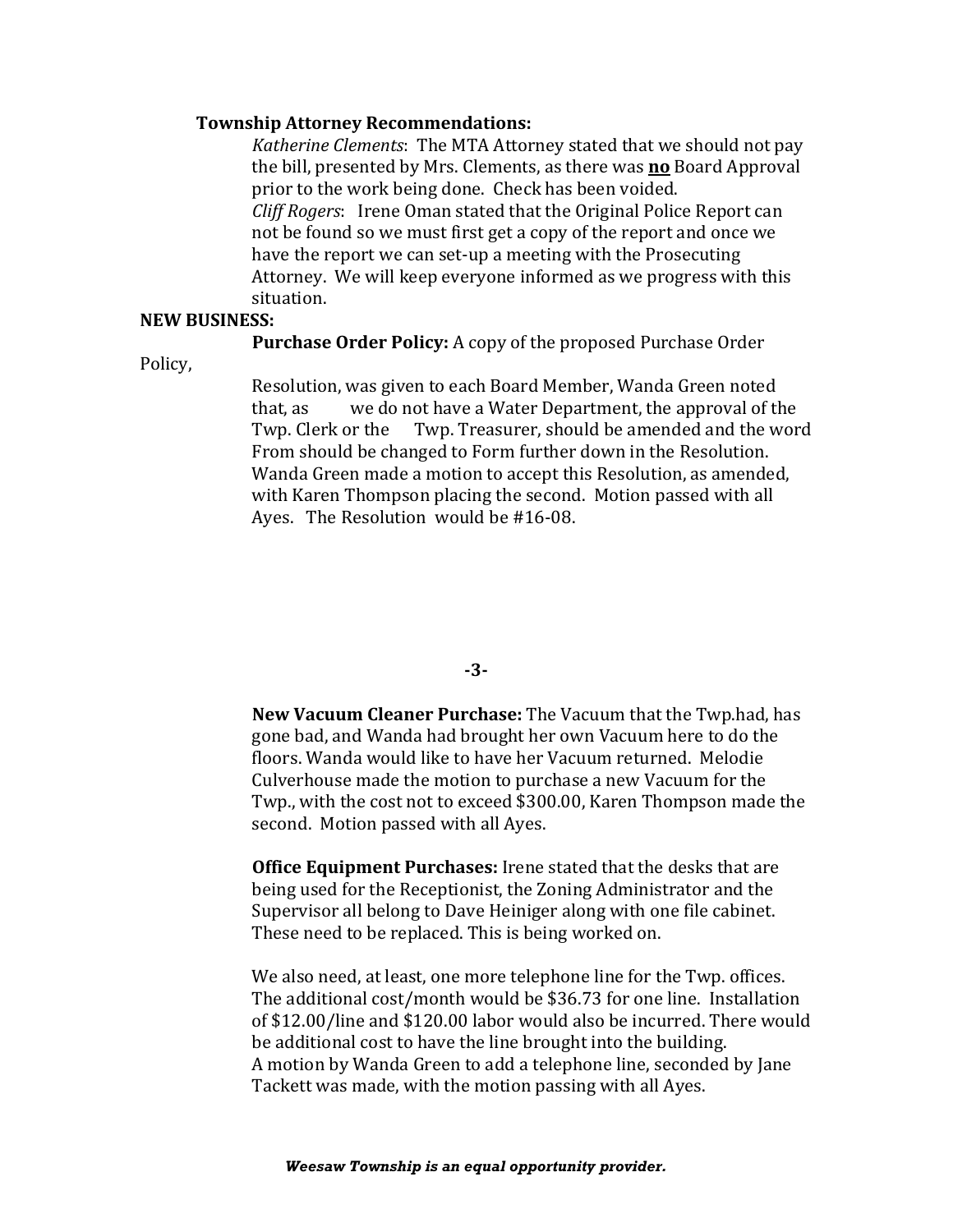New Two Line telephones have been priced out at \$149.99 for the main phone with a Digital answering machine and a cost of \$49.99 for all extra phones needed in the Twp. hall, three  $(3)$  phones would be needed.

A chair for the Clerk's office would be purchased at a cost of \$59.99.

**Snow Removal:** Irene Oman stated that the first time the Twp. Parking lot was plowed 

> her son was the person who was contacted to plow the lot. As no bids were requested prior to the new Board's installation, Burkholder's, who have done the plowing for many years, was

contacted 

regarding doing the plowing for this winter, they would be interested in continuing doing our Snow Plowing. Wanda Green made a motion to have Burkholder's do the plowing this year, with a second from Karen Thompson, motion passed with all Ayes. Next year we will advertise 

for bids for the parking lot and cemetery plowing.

**Planning Commission Appointments (2):** Wanda Green was reappointed as the Board's

> Representative for the commission, a four year term, by a motion from Irene Oman and a second from Melodie Culverhouse, motion carried all Aves.

Anyone interested in being on the Planning Commission should contact Irene Oman, as we need input from the Twp's people.

#### **-4-**

# **Building-Quotes to correct MIOSA safety standards:** Two quotes were received to

correct the overhead door's, to have the Electric Eyes installed to have

the 

door's go back up if there is an obstruction, one quote was received from Newman Doors and one from Guse-Hahn Garage Doors, Inc. The bid from Newman was: \$1,440.00 with the bid from Guse-Hahn being \$1,128.00. Melodie Culverhouse made a motion to accept the Guse-Hahn bid, with a second from Jane Tackett, motion carried, all Ayes.

# **Department Reports:**

**Ambulance:** Rich Macigewski reported: Seven (7) calls were made. It was noted that there was an invoice  $\#16446$ , dtd  $7/1/08$ , for \$400.00 for Radio fees that has not been paid to the County of Berrien. Clerk is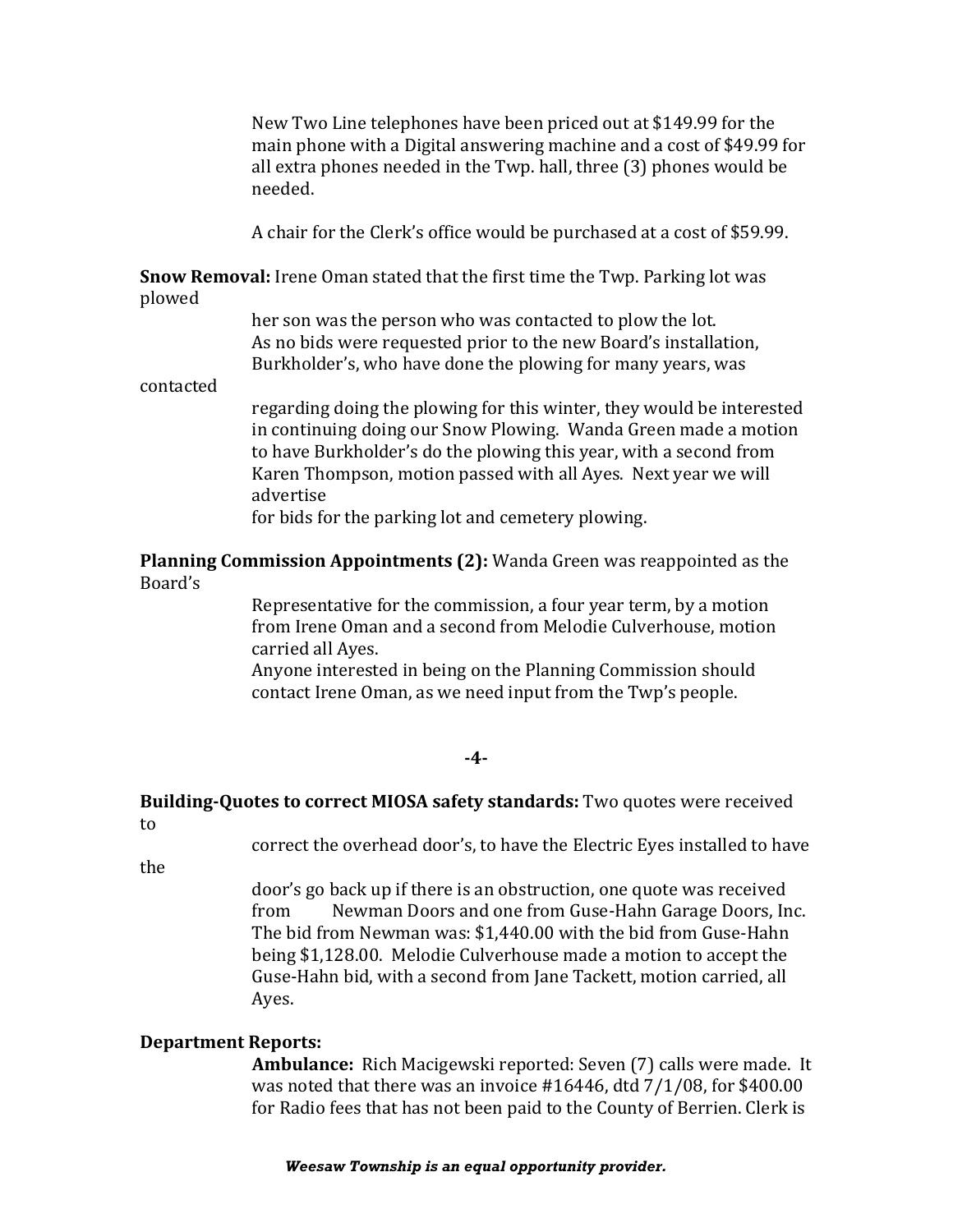to contact David Agens and request a copy of this invoice and pay the invoice.

**Fire:** Jack Hojara was not able to attend the meeting but gave clerk, Melodie Culverhouse their report. There were: Three (3) call for November, (1) Pole fire, (1) Mutual Aid (Galien) and (1) PI accident.

**SWAG:** (see attached sheets for report) Mike Metz stated that they are sadly in need of more members, there are always vacant seats.

Also attached: See the Group's purpose and goals.

**Recreation Committee:** No Quorum to hold meeting.

**Beautification Committee:** Nothing to report.

**Public Comments:** Mrs. Charles Ray wanted to know how the taxes for the Drain were

> Calculated. Irene stated she would contact Roger Zielke to find out this information for her.

**Adjournment:** Wanda Green made a motion to adjourn the meeting, seconded by Jane Tackett at 8:08 pm. Motion carried with all Ayes.

*The next Regular Board Meeting will be held on Wednesday, January 21st.* 

**Respectfully submitted:** 

*Melodie Culverhouse Clerk*